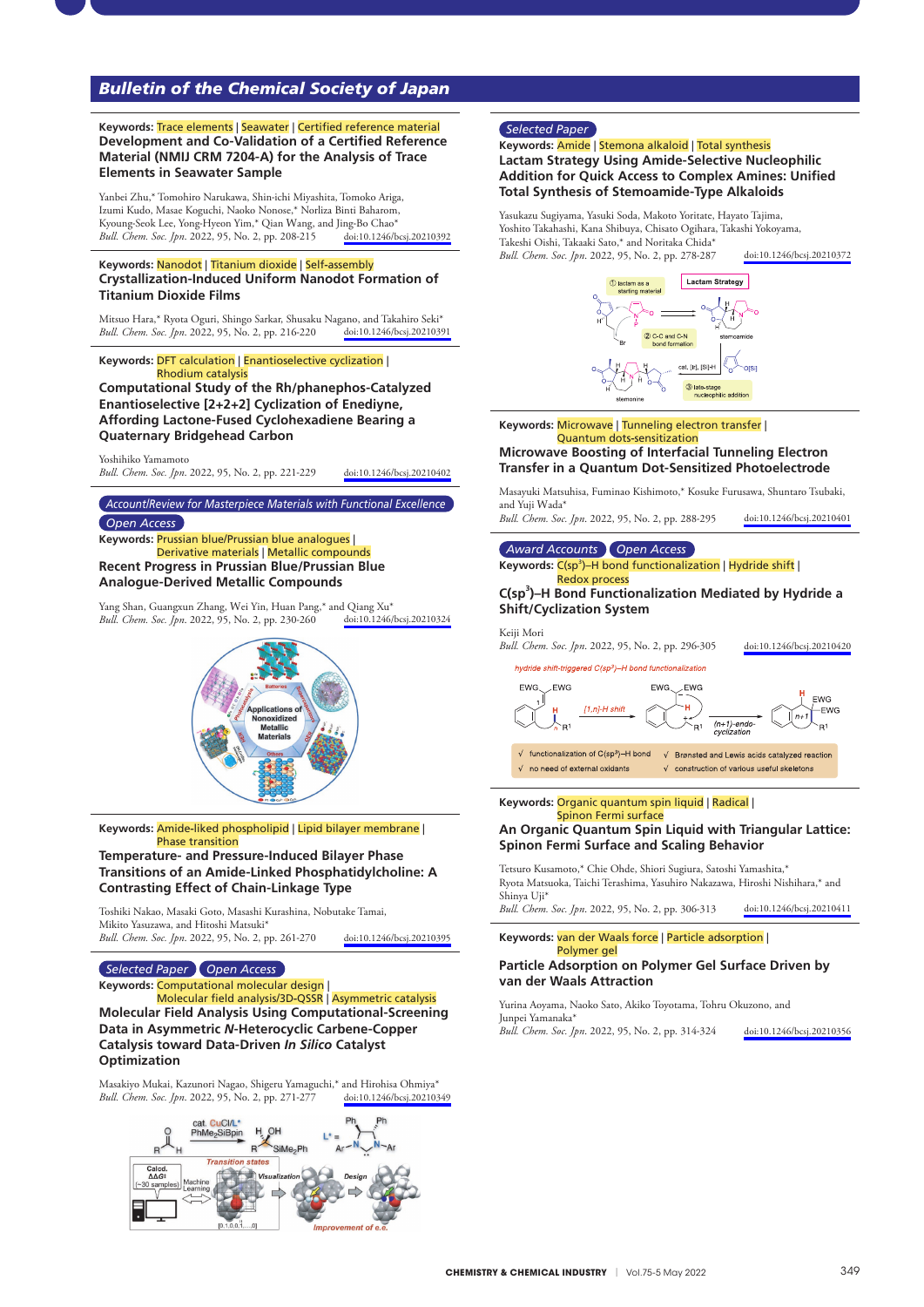# *BCSJ Award Article Open Access*

**Keywords:** Maitotoxin | WXYZA**′**B**′**C**′**D**′**E**′**F**′** ring | Convergent synthesis **Convergent Synthesis of the WXYZA**′**B**′**C**′**D**′**E**′**F**′ **Ring Segment of Maitotoxin**

Keitaro Umeno, Hisaaki Onoue, Keiichi Konoki, Kohei Torikai, Yoko Yasuno, Masayuki Satake, and Tohru Oishi\*

*Bull. Chem. Soc. Jpn*. 2022, 95, No. 2, pp. 325-330 [doi:10.1246/bcsj.20210397](https://doi.org/10.1246/bcsj.20210397)



WXYZA'B'C'D'E'F' ring segment of MTX (1)

# *Article for Masterpiece Materials with Functional Excellence Open Access*

### **Keywords:** Mesoporous | Drug delivery | Prostate cancer

**Triple Surfactant Assisted Synthesis of Novel Core**-**Shell Mesoporous Silica Nanoparticles with High Surface Area for Drug Delivery for Prostate Cancer**

Steffi Tiburcius, Kannan Krishnan, Vaishwik Patel, Jacob Netherton, C.I. Sathish, Judith Weidenhofer, Jae-Hun Yang, Nicole M Verrills, Ajay Karakoti,\* and Ajayan Vinu\*

*Bull. Chem. Soc. Jpn*. 2022, 95, No. 2, pp. 331-340 [doi:10.1246/bcsj.20210428](https://doi.org/10.1246/bcsj.20210428)



*Account/Review for Masterpiece Materials with Functional Excellence Award Accounts Open Access*

**Keywords:** Photoenergy conversion | Spin**-**orbit coupling | Multi**-**junction solar cells

**Highly Efficient Wideband Solar Energy Conversion Employing Singlet**-**Triplet Transitions**

Takumi Kinoshita

*Bull. Chem. Soc. Jpn*. 2022, 95, No. 2, pp. 341-352 [doi:10.1246/bcsj.20210423](https://doi.org/10.1246/bcsj.20210423)



### **Keywords:** Mercury(II) | Pyrazol derivated | Selective electrode **Hg(II) Ion**-**Selective Electrodes with PVC Membranes Based on Bis**-**1,5**-**dimethyl**-**2**-**phenyl**-**1,2**-**dihydro**-**3Hpyrazol**-**3**-**one**

Omer Isildak,\* Ilyas Yildiz, Ramazan Erenler, Besir Dag, and Ibrahim Isildak<br>Bull. Chem. Soc. Jpn. 2022, 95, No. 2, pp. 353-358 doi:10.1246/bcsj.20210353 *Bull. Chem. Soc. Jpn.* 2022, 95, No. 2, pp. 353-358

#### *Selected Paper*

### **Keywords:** Cyclic peptide | Non**-**natural amino acid | Thiazoline **Chemical Synthesis and Cell**-**Free Expression of Thiazoline Ring**-**Bridged Cyclic Peptides and Their Properties on Biomembrane Permeability**

Takashi Tamura, Masaaki Inoue, Yuji Yoshimitsu, Ichihiko Hashimoto, Noriyuki Ohashi, Kyosuke Tsumura, Koo Suzuki, Takayoshi Watanabe, and Takahiro Hohsaka\* *Bull. Chem. Soc. Jpn*. 2022, 95, No. 2, pp. 359-366 [doi:10.1246/bcsj.20210409](https://doi.org/10.1246/bcsj.20210409)



# *Open Access*

**Keywords:** Ziegler**-**Natta catalyst | Soft X**-**ray emission spectrometer (SXES) | Ti peripheral electron

# **Characterization of Electronic Properties of Titanium Atom in Heterogeneous Ziegler**-**Natta Catalyst Analyzed by Soft X**-**ray Emission Spectrometry (SXES)**

Masayoshi Saito,\* Masahide Murata, Takuo Kataoka, Yusuke Sakuda, and Hideyuki Takahashi

*Bull. Chem. Soc. Jpn*. 2022, 95, No. 2, pp. 367-373 [doi:10.1246/bcsj.20210374](https://doi.org/10.1246/bcsj.20210374)

#### *Selected Paper*

### **Keywords:** *Sarcophyton cinereum* | Sarsolenone | Cinerelolide **An Unprecedented Cembranoid with a Novel**  Tricyclo<sup>[9.3.0.0<sup>2,12</sup>]tetradecane Skeleton and Related</sup> **Diterpenes from the Soft Coral** *Sarcophyton cinereum*

Yi-Ju Chen, Chih-Hua Chao, Chiung-Yao Huang, Tsong-Long Hwang, Fang-Rong Chang, Chang-Feng Dai, and Jyh-Horng Sheu\*<br>Bull. Chem. Soc. [pn. 2022, 95, No. 2, pp. 374-379 doi:10.1246/bcsj.20210393 *Bull. Chem. Soc. Jpn.* 2022, 95, No. 2, pp. 374-379



*Additions and Corrections*

**New Polymers Made from Carbon Dioxide and Alkenes**

Kyoko Nozaki *Bull. Chem. Soc. Jpn*. 2022, 95, No. 2, pp. 380-380 [doi:10.1246/bcsj.20210443](https://doi.org/10.1246/bcsj.20210443)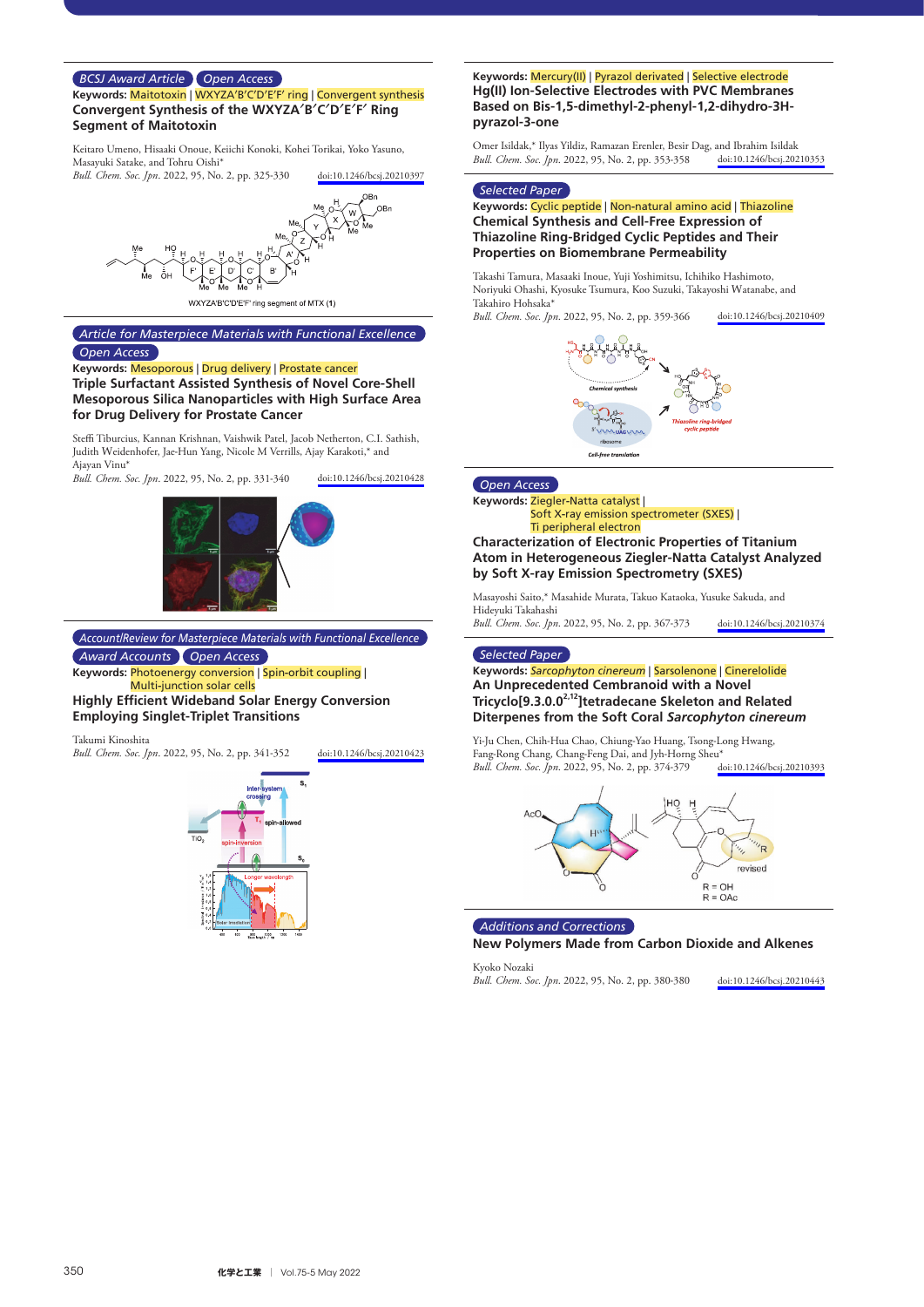# *Chemistry Letters*

#### **Keywords:** Trimerization | *C*3**-**Symmetric macrocycle | **Triimine**

**Synthesis of** *C***3**-**Symmetric Macrocyclic Triimines from Monomers Having Boc**-**protected Amine and Formyl Group**

Yu Moriya, Masahiro Yamanaka,\* and Keiji Mori\* *Chem. Lett.* 2022, 51, No. 3, pp. 217-220 [doi:10.1246/cl.210736](https://doi.org/10.1246/cl.210736)

#### Keywords: Self-template method | Ni<sub>0.85</sub>Se@C composites |

Sodium**-**ion battery In Situ Carbon-coated Ni<sub>0.85</sub>Se@C Composite with High **Performance for Sodium**-**ion Batteries**

Mingyue Gao, Yongming Chen, Jing Wang, Ru Yang, Xingmei Guo, Fu Cao, Shasha Sun,\* Junhao Zhang,\* and Qinghong Kong *Chem. Lett*. 2022, 51, No. 3, pp. 221-223 [doi:10.1246/cl.210710](https://doi.org/10.1246/cl.210710)

Keywords: CO<sub>2</sub> reduction | Electrocatalysis | Iron porphyrin Synthesis and Electrocatalytic CO<sub>2</sub> Reduction Activity of **an Iron Porphyrin Complex Bearing a Hydroquinone Moiety**

Kento Kosugi, Maho Imai, Mio Kondo,\* and Shigeyuki Masaoka\*<br>Chem Lett 2022, 51, No. 3, nn. 224-226 doi:10.1246/cl 210734 *Chem. Lett.* 2022, 51, No. 3, pp. 224-226

#### *Open Access*

**Keywords:** Hierarchical nanostructure | Colloidal templating | Electrodeposition

## **Enhanced Electrochromic Properties of Hierarchical Iron Oxyhydroxide Hollow Sphere Array**

Ke-Hsuan Wang, Genta Watanabe, Masaaki Yoshida, Yusaku Araki, and Takeshi Kawai\* *Chem. Lett*. 2022, 51, No. 3, pp. 227-230 [doi:10.1246/cl.210677](https://doi.org/10.1246/cl.210677)

**Keywords:** Osmium tetroxide | Hydrogen peroxide | Alkane oxidation

Alkane Oxidation with H<sub>2</sub>O<sub>2</sub> Catalyzed by OsO<sub>4</sub>**carboxylate Adduct and Its Application to Heterogeneous Catalyst**

Tomohiro Fujimoto, Yuta Ueda, Hideki Sugimoto,\* Jun Nakazawa, Shiro Hikichi,\* and Shinobu Itoh\* *Chem. Lett*. 2022, 51, No. 3, pp. 231-234 [doi:10.1246/cl.210751](https://doi.org/10.1246/cl.210751)

#### **Keywords:** Drug delivery system |

Amphiphilic block polydepsipeptide | Lactosome **Downsizing to 25**-**nm Reverse Polymeric Micelle Composed of AB3**-**type Polydepsipeptide with Comprising siRNA**

Hirotaka Uji,\* Naoki Watabe, Tatsuya Komi, Tomoki Sakaguchi, Ryo Akamatsu, Kenta Mihara, and Shunsaku Kimura *Chem. Lett*. 2022, 51, No. 3, pp. 235-238 [doi:10.1246/cl.210704](https://doi.org/10.1246/cl.210704)

*Vol. 50 Commemorative Highlight Review Open Access* **Keywords:** Liquid organic hydrogen carrier | Hydrogenation | Supported metal catalysts

### **State**-**of**-**the**-**art Catalysts for Hydrogen Storage in Liquid Organic Hydrogen Carriers**

Tae Wan Kim, Hwiram Jeong, Joon Hyun Baik,\* and Young-Woong Suh\* *Chem. Lett.* 2022, 51, No. 3, pp. 239-255



**Keywords:** Helicene | Exchange interaction | Molecular wire **Theoretical Investigation on Electron Transport Capabilities of Helically Twisted Molecules Based on Decay Constants of Exchange Interaction**

Yusuke Nakakuki, Takshi Hirose,\* and Kenji Matsuda\* *Chem. Lett.* 2022, 51, No. 3, pp. 256-259 [doi:10.1246/cl.210727](https://doi.org/10.1246/cl.210727)

#### **Keywords:** Porphyrin | Fullerene | Dye**-**sensitized solar cells **Donor**-π-**Acceptor Type Porphyrin**-**Fullerene Dyad with Acetylene Bridge for p**-**Type Dye**-**sensitized Solar Cell**

Qi Guo, Tomohiro Higashino, Kosaku Kato, Akira Yamakata,\* and Hiroshi Imahori\* *Chem. Lett*. 2022, 51, No. 3, pp. 260-263 [doi:10.1246/cl.210717](https://doi.org/10.1246/cl.210717)

### **Keywords:** Supercapacitor | Graphene | Water**-**in**-**Salt **Microwave**-**exfoliated Graphene Oxide for High Voltage**  "**Water**-**in**-**Salt**" **Electrolyte**-**based Supercapacitor**

Sangho Yu, Hideaki Sano, Guobin Zheng,\* and Shuji Tanabe *Chem. Lett.* 2022, 51, No. 3, pp. 264-268 [doi:10.1246/cl.210657](https://doi.org/10.1246/cl.210657)

#### *Open Access*

**Keywords:** Machine learning (ML) | Catalysis informatics | Water gas shift (WGS)

### **Machine Learning Analysis of Literature Data on the Water Gas Shift Reaction toward Extrapolative Prediction of Novel Catalysts**

Shinya Mine, Yuan Jing, Takumi Mukaiyama, Motoshi Takao, Zen Maeno, Ken-ichi Shimizu, Ichigaku Takigawa,\* and Takashi Toyao\* *Chem. Lett*. 2022, 51, No. 3, pp. 269-273 [doi:10.1246/cl.210645](https://doi.org/10.1246/cl.210645)

#### **Keywords:** Micropacked**-**bed reactor | Continuous**-**flow catalytic hydrogenation | Riluzole

## **Continuous Catalytic Hydrogenation of a Key Intermediate of Riluzole Using a Micropacked**-**bed Reactor**

Yang Si, Weixing Ming, Song Liu, Wei Wei, Lu Ji, Dangsheng Gong, Jing Wang, Cuncun Zuo, Haofei Huang, and Dongmao Yan\* *Chem. Lett*. 2022, 51, No. 3, pp. 274-277 [doi:10.1246/cl.210716](https://doi.org/10.1246/cl.210716)

#### **Keywords:** Copper | Radical | Cyclization **Cu**- **or Fe**-**catalyzed Atom**-**Transfer Radical Reactions in Cyclizations**

Junki Matsumoto, Yusei Nakashima, and Takashi Nishikata\* *Chem. Lett*. 2022, 51, No. 3, pp. 278-280 [doi:10.1246/cl.210811](https://doi.org/10.1246/cl.210811)

**Keywords:** MX**-**chain | Charge**-**density wave | 15N NMR **Charge**-**density**-**wave Amplitude in Quasi**-**onedimensional Halogen**-**bridged Palladium Complex, [Pd(15N**-**en)2Br](Suc**-**C5)2·H2O (Suc**-**C5 = Dipentylsulfosuccinate), Estimated by 15N Solid**-**state NMR**

Shohei Kumagai, Hiroaki Iguchi, Masahiro Yamashita,\* Sadamu Takeda, and Shinya Takaishi\* *Chem. Lett*. 2022, 51, No. 3, pp. 281-283 [doi:10.1246/cl.210804](https://doi.org/10.1246/cl.210804)

**Keywords:** Gold nanoparticles | Spherical polyelectrolyte brush | **Catalysis** 

### **Catalytic Activity Comparison of Gold Nanoparticles in Annealed and Quenched Spherical Polyelectrolyte Brushes**

Lingshan Li, Min Li, Zhiqiang Qiu, Kaimin Chen,\* Yisheng Xu, Xuhong Guo, and Jie Wang\* *Chem. Lett*. 2022, 51, No. 3, pp. 284-287 [doi:10.1246/cl.210733](https://doi.org/10.1246/cl.210733)